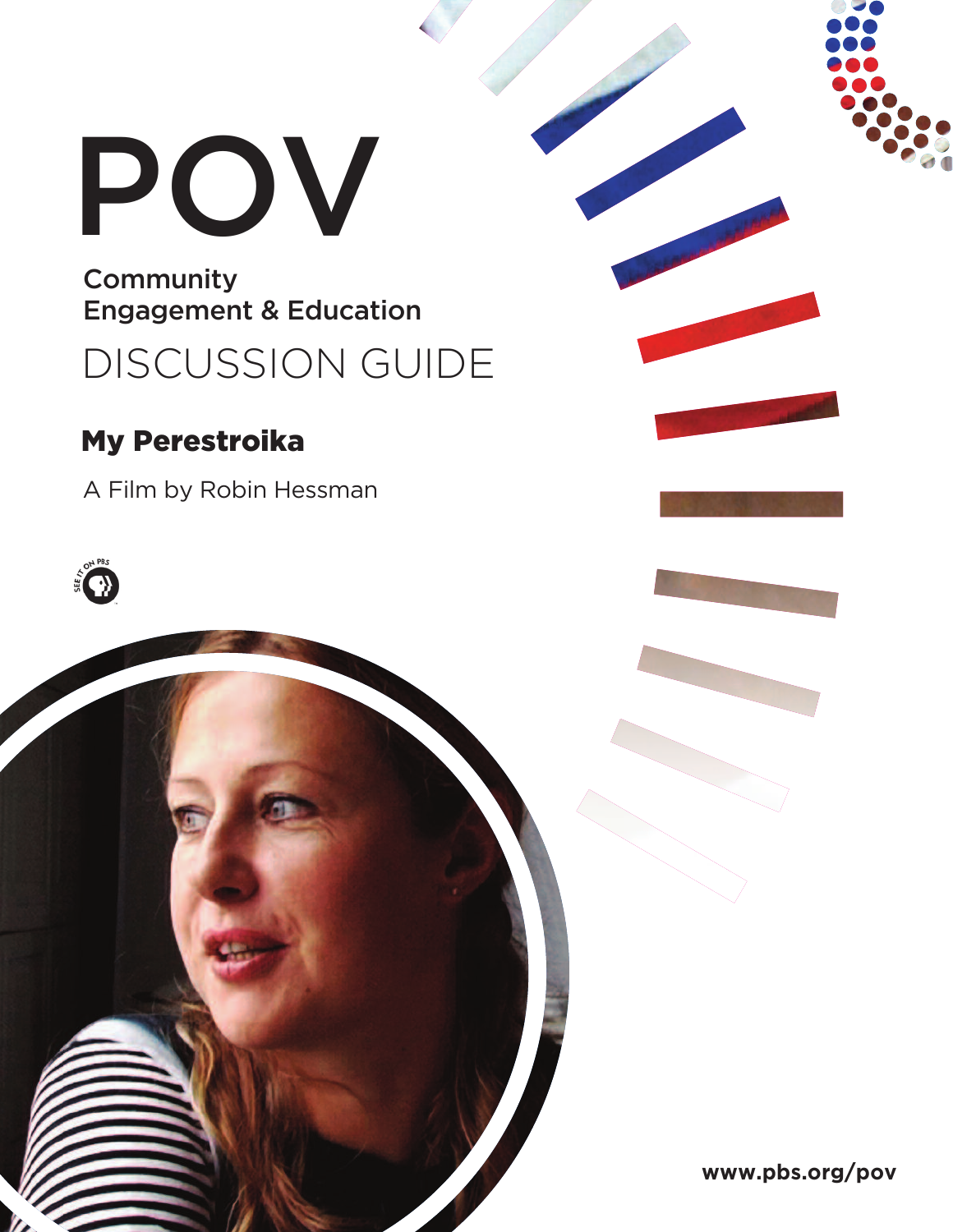

# My Connection to Russia

I have been curious about Russia and the Soviet Union for as long as I can remember.

Growing up in the United States in the 1970s and early 1980s, it was impossible to miss the fact that the USSR was considered our enemy and, according to movies and television, plotting to destroy the planet with its nuclear weapons.

Interest in the "evil empire" was everywhere. When I was seven, my second grade class made up a game: USA versus USSR. The girls were the United States, with headquarters at the jungle gym. The boys were the USSR, and were hunkered down at the sand box. And for some reason, the boys allowed me to be the only girl in the USSR. And thus, I was suddenly faced with a dilemma. My best friends were girls, but I was a curious kid, and I wanted to know what was going on in the USSR. Unable to choose between them, I became a double agent.

I suppose it was my insatiable curiosity about this purportedly diabolical country that led me to beg my parents to allow me to subscribe to *Soviet Life* magazine at age ten. (i have no idea how i even knew it existed.) As children of the Mccarthy era in the 1950s, when thousands of Americans were accused of disloyalty and being communist sympathizers, my parents were concerned about the repercussions that the subscription to *Soviet Life* could have on my future. They told me that i would be placed on a blacklist and would be unable to get a job when I grew up. However, I pleaded and they gave in. It came each month in a brown paper wrapper so not even the mailman could see what a subversive magazine I was reading.

i can't say that i read it very closely. it was, after all, published by the soviet Foreign Ministry and filled with dry, poorly translated articles about new soviet technological achievements and grain harvests. But the photographs fascinated me. They were a far cry from the images on the nightly news my parents watched that showed only missiles and tanks parading through Red square, or lines of people dressed in gray waiting for bread. The photographs of children especially intrigued me. They were like me, but they were different. They wore funny red kerchiefs around their necks. Or stood in dark glasses getting vitamin D from glowing green lamps. They also played chinese jump rope, it seemed. i tried to imagine what it would be like to be one of them. They certainly didn't *look* evil.

i continued to read about Russia as i got older. i read Russian literature, including the greats — Dostoevsky, Tolstoy, Bulgakov, Gogol. In 1989, when I was a senior in high school, the Berlin Wall fell. I first heard about it in school at 8 a.m. the following day, from my Russian history teacher. Throughout autumn 1989, Soviet-controlled governments were collapsing in East Germany, czechoslovakia, Hungary, Poland and Romania. it seemed as though the map of the world was changing almost every day. I tried to imagine what it was like for ordinary people to live through such incredible and rapid changes. In early 1990, I started studying Russian language, and i wanted to go to the ussR as soon as possible and experience it for myself. Too much was happening to sit and wait until I was a junior to do the standard year abroad. So, at age 18, in the second semester of my freshman year of college, i went to Leningrad. it was January 1991.

I remember landing on the snowy tarmac where men in huge fur hats stood waiting; receiving my first batch of ration coupons — food at that time was incredibly scarce — and catching the first glimpse of a giant neon hammer and sickle perched atop a building, glowing through the overcast winter day, as we were driven to our dormitory on Vasilevsky island. The enormous 28-story, mile-long school dormitory looked like something out of George orwell's *1984*, which i had actually read on the plane on the way there. There was a giant army tank in front of our building, and children would climb up it and swing on its turret, as if that were its only purpose.

It was the last year of the USSR's existence, but of course, at that moment, no one could have guessed the country would be gone in so short a time. Every time I turned around. I would see another monument to the country's great past. Despite the lack of food, there was a sense of optimism in the air. People gathered around television sets and discussed politics with intensity — a fervor that would have been unthinkable a few years earlier, i was told. it's odd to remember now, since so much has changed, but in those days we had a sense that world peace was actually at hand. The friendships forged then between Russians and Americans had a heady, euphoric feeling. We were snubbing our own countries' pasts, almost in an attitude of proud defiance, although no one was actually forbidding it anymore. i made many friends, went to the Philharmonic several times a week (it cost only pennies) and wandered the streets, photographing the city in my spare time.



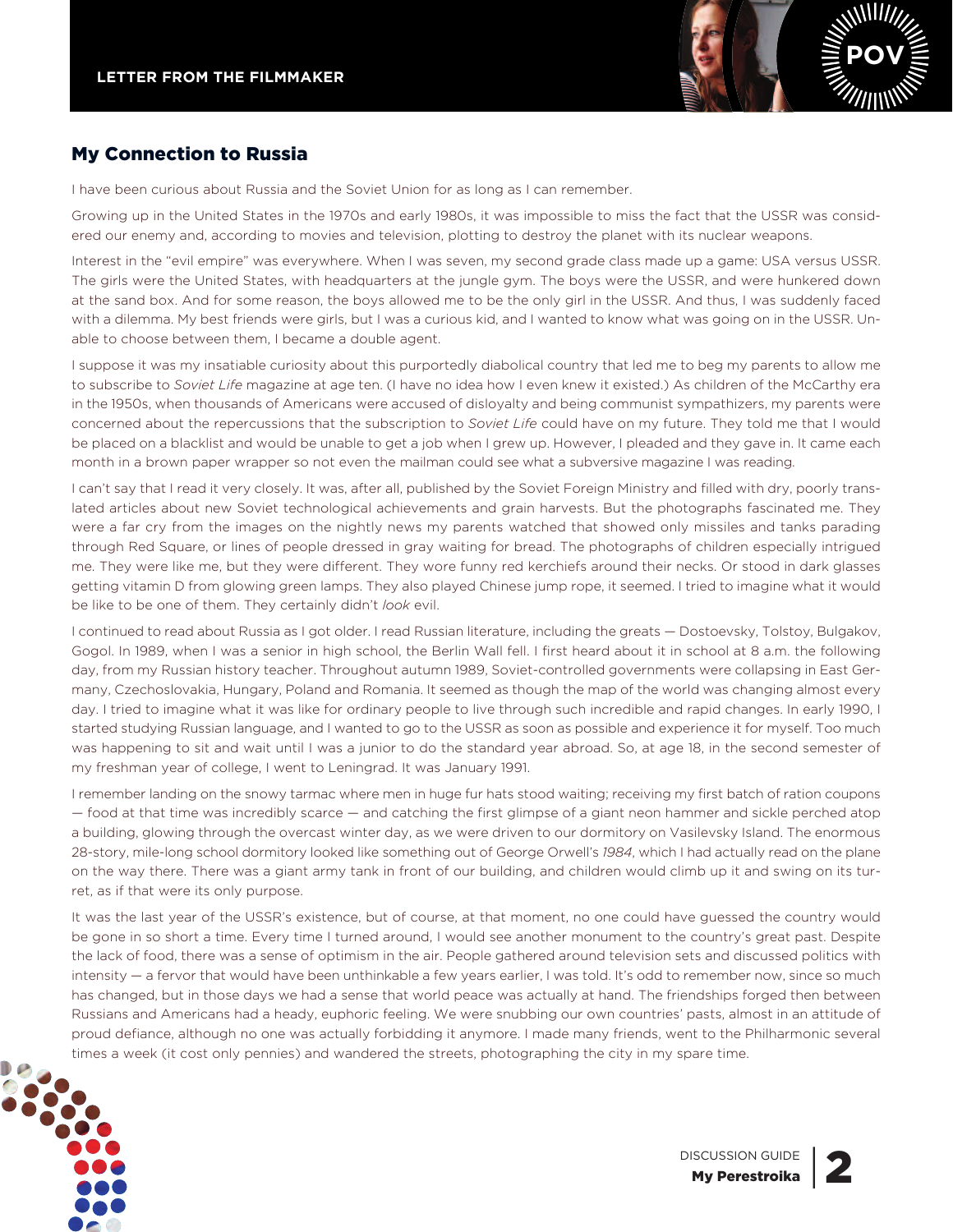

i loved that i could stand on a street in the center of the city and not know what century i was in. There was a timelessness to everything, due at least in part to the fact that there was no advertising. Wandering around the snow-filled streets, where stores had names like MiLK or MeAT or BAK-ERY #32 that announced bluntly what was sold there (or not sold there — a frequently told joke at the time: Man goes into a store. "Don't you have any meat?" he says. "No, we don't have any fish. The store that doesn't have any meat is across the street."), i was surprised that nothing i had read in the years leading up to this trip had truly prepared me for what it would feel like to actually be there.

I stayed in the USSR through the summer and got a job at LENFILM, the Leningrad Film Studios. The film I was supposed to work on was shooting in the KGB building, but i didn't have security clearance, so i was transferred to work on an American horror movie. Then one day I arrived at work only to be sent home. The reason? "Military coup." it was August 1991.

As throngs of people filled the streets, agitated and debating with total strangers on every street corner about what was happening, i wandered around listening to passionate opinions and expressions of hope dueling with fatalistic resignation. I was filled with anxiety that it was all coming to an end so quickly. The borders would close, I would be sent home, i would never see my Russian friends again and the Cold War would continue. I will never forget being surrounded by thousands of people in a public square, crying and yelling with joy when it became clear that the coup had failed. The euphoria and optimism about the future were overwhelming.

The Soviet Union fell apart in December 1991. For the next eight years, I lived in Moscow, the capital of the newly democratic Russian Federation. i went through the five-year directing program of VGiK (the All-Russian state institute of cinematography) and made my first short films. For several years i produced *Ulitsa Sezam*, the Russian *Sesame Street*. We created Russian Muppets, wrote a Russian alphabet song and reveled in the new ways of doing things. (Yes, we could hire writers who were not members of the Soviet Writers' Union. Yes, we would have open auditions when casting puppeteers for our Russian Muppets. Yes, it was okay for a children's show to include rock music, and no, we would not have to talk down to the kids or be patronizing and didactic.) My community of friends included people who had grown up all over the ussR, and i found myself completely integrated in a world that once had seemed foreign to me. Russia was now simply my home.

All the while, inflation spiked and fell, Western stores (like The Great canadian Bagel) appeared and disappeared, prime ministers were sacked, governments dissolved, bombs were set off and currency was devalued. But all of that was the backdrop to everyday life, which continued, as it always does.

# **making the film**

I began thinking about making this film when I returned to live in the United States in the fall of 1999, after more than eight years living in Russia.

Although the cold War had ended, information about contemporary Russia still had not permeated U.S. culture. People were either amazed that i had not been murdered by the Russian mafia, or surprised that there were any problems left, now that Russia was a democratic country and no longer our arch enemy. Friends wanted an easy summary of what it was like, or how Russians had weathered the changes. But the complexity of Russia and its people was impossible for me to sum up in a few words.

i thought a lot about my generation of Russians, the people my age who had grown up there. They had typically soviet childhoods in a world no one imagined would ever change. Then, as they were teenagers and coming of age, society's very foundations were shaken. Everything that they had assumed to be true was now in question. And then, as they graduated from college, the ussR collapsed. They had to navigate the already difficult transition to adulthood while everything around them was in flux. They were immigrants in the land of their birth, strangers in a society without guidelines as to how things should be  $-$  an existence significantly different from a citizen's life in soviet times, marked by structure and predictability.

Even my film school friends had started studying under the assumption that upon graduation they would be assigned film studio jobs that they would hold for the rest of their lives. They couldn't have predicted that new things like music videos and commercials would be born — and that they would need to scramble to earn a living.

In September 2004, I received the position of filmmaker in residence at WGBH, the Boston PBs affiliate, where i began working on **my Perestroika** full-time. Within six months, i was back in Russia.

i spent hours in the state film archive outside of Moscow watching newsreels of the 1970s and 1980s. I began to interview dozens of thirty-somethings from all walks of life. i

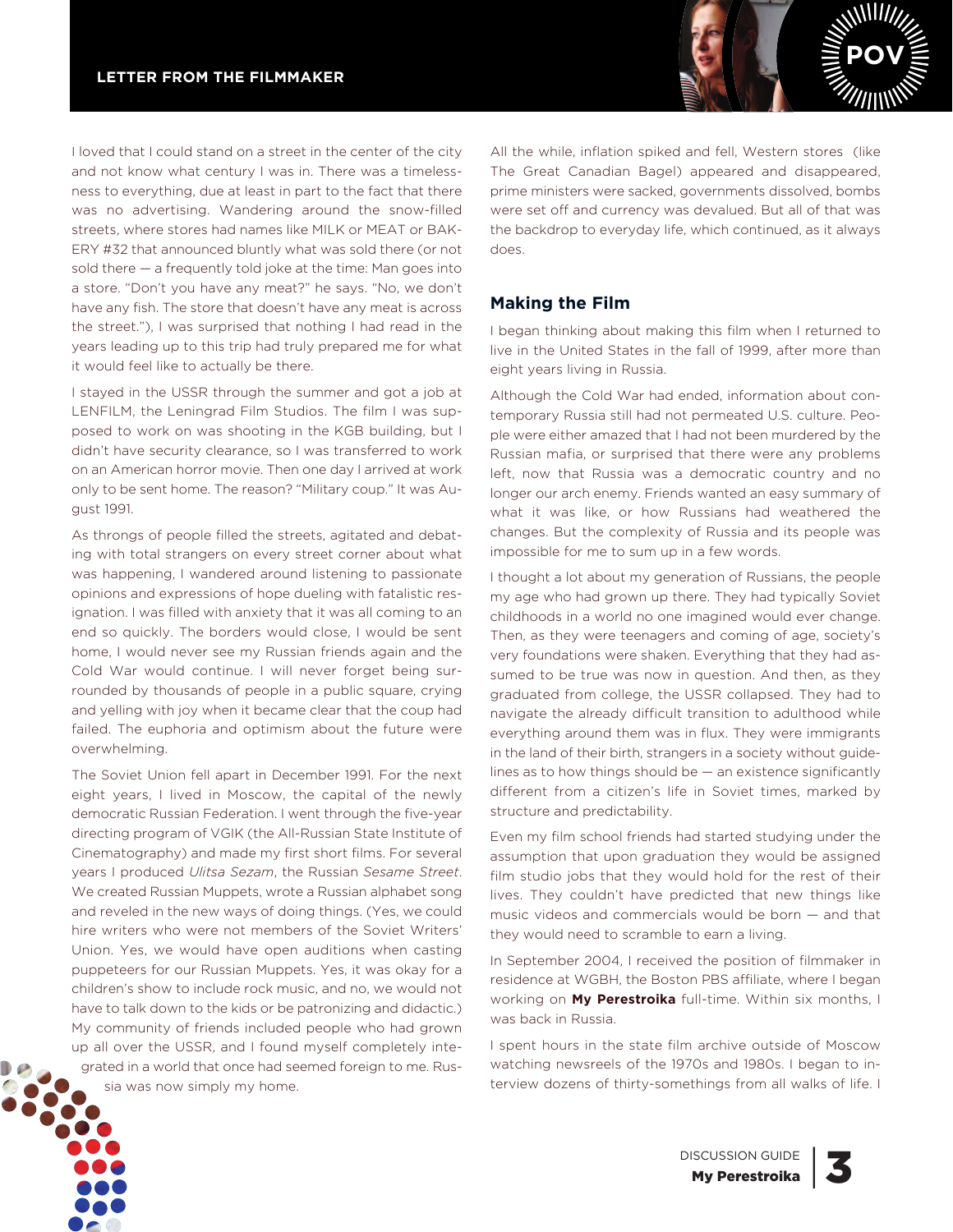

thought about how to bring the personal, intimate and human aspects of life in the USSR alive for a Western audience. I searched for home movies of the period. Unlike both soviet and Western propaganda, such movies are free of any agenda. Part of their beauty is the purity of their intention to preserve family memories for later generations. There is no better way to gain an intimate view of the past than to watch such home movies.

After interviewing dozens of people, I found myself thinking a lot about the constant rewriting of history in Russia. There is even a saying about this: *In Russia, it's the past that is unpredictable*. i decided to speak with history teachers of my generation. They had been taught one kind of history as children, and now they were teaching a very different history to their students. That's when i met Borya and Lyuba Meyerson.

The Meyersons were incredible. They were completely unselfconscious and very open, and they were passionate about history. Although they grew up across the street from each other, they had completely different childhoods. Borya tried to subvert the system whenever he could, and he often got into trouble for it, while Lyuba was fully devoted to the rules and rituals around her. (They belied the impression we'd been given in the West that soviets all believed the same things – something I learned for myself, of course, as soon as I arrived in the USSR, but an important idea I hoped to illustrate in my film, as well.) The Meyersons had a wonderful way of tying their larger understanding of what had happened in their country with small, personal details of the effect it had had on them. And their 9-year-old son, Mark, was precocious and funny and even went to the school where they taught. The icing on the cake was that when I asked, as I always did, if they knew anyone who had home movies from the 1970s or 1980s, Borya opened up a closet stacked with 8mm film cans. His father had been obsessed with making home movies. To my utter amazement, he had even followed Borya into school many times and filmed him and his classmates. While i had always intended to feature a lot of 8mm home movies of people who were my age in the film, I'd never dreamed I would have footage of the actual subjects of the film as children!

From there, Borya and Lyuba introduced me to their former classmates. i met olga, Ruslan and Andrei, who, together with the Meyersons, became the five protagonists of my film. i began filming them at home, at work and with their families. i also began spending more and more time with the Meyersons. They introduced me to the indomitable Sergei Lvovich Mendeleevich — the director of school #57 who gave me his blessing to film there.



i also gathered 200 reels of 8mm home movies, not only from the Meyersons, but also from people their age all over the Soviet Union. These films came via friends of friends, bloggers and online communities and train conductors from siberia, who met me on railway platforms and handed over paper bags filled with 8mm reels. I also sat in several different archives in Russia, looking at official footage from the soviet period.

Weaving together these different kinds of footage, the personal stories of the five protagonists and the history of Russia itself over the past 40 years was quite a challenge. I was lucky to work with two very talented editors in post-production. What was important to me all along was to maintain the intimacy of the personal stories in the foreground of the film. My hope has been to bring the audience into the homes, the kitchens and the memories of these five childhood friends to share the complexities of their experiences, their triumphs, their dreams and their disillusionment.

in a sense, this film is also about how politics and government — along with the headline events of history that happen during particular moments in our lifetimes — have profound effects on each of us. Although for most of us political events take place in the background of our private lives, they certainly influence us in ways we could never predict and sometimes don't even realize. Only at this point, in my thirties, can i see that had i not grown up at the end of the cold War my life would have turned out completely differently. While the film is really about "their" perestroika, I know i have undergone a profound one of my own.

Robin Hessman Filmmaker, **my Perestroika**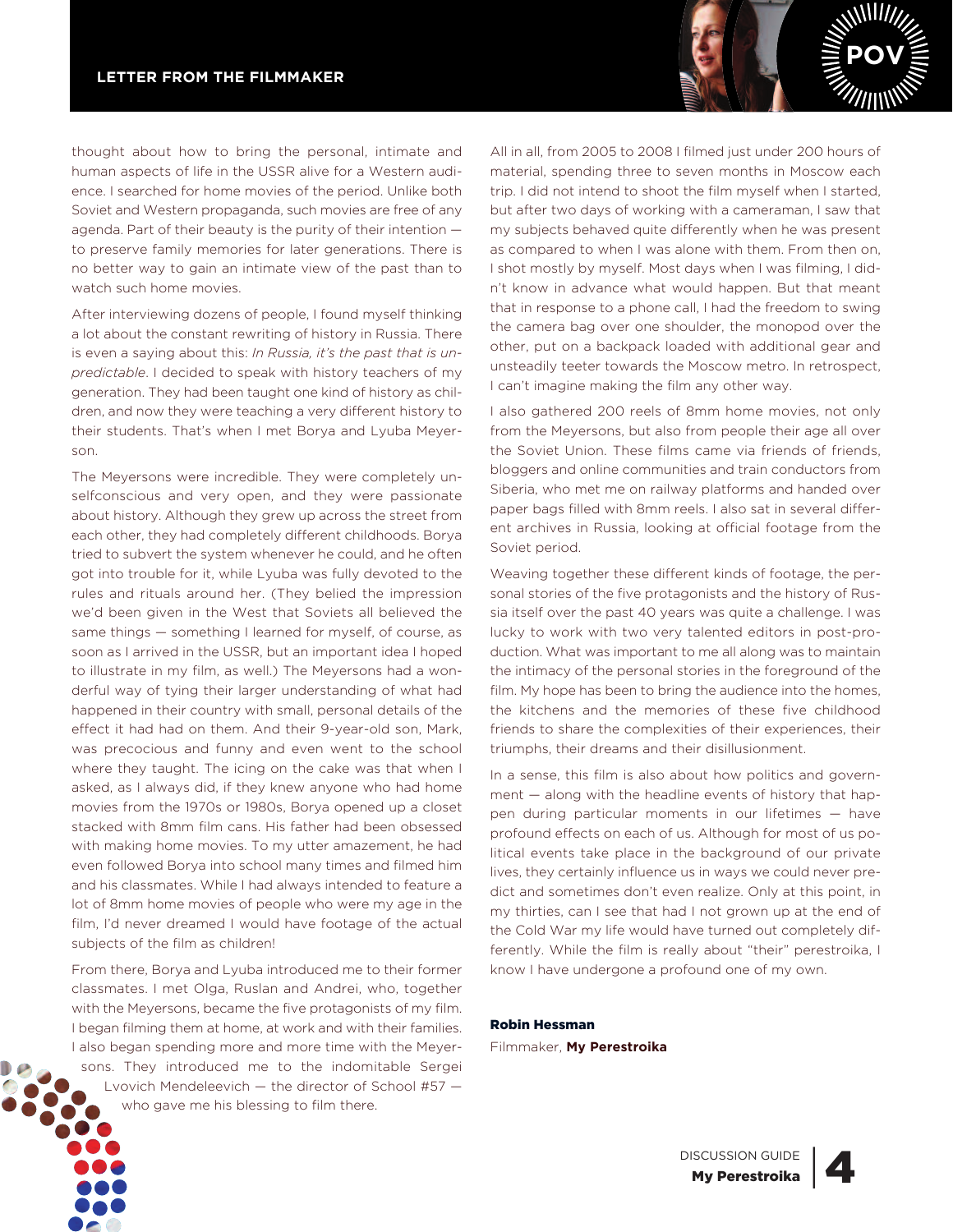

- 5 Introduction
- 6 Potential Partners
- **6** Key Issues
- **6** Using This Guide
- 7 Background Information
- 7 Selected People Featured in My Perestroika
- 8 USSR to Perestroika Timeline
- 12 General Discussion Questions
- 12 Taking Action
- 12 Discussion Prompts
- 15 Resources
- 17 How to Buy the Film

#### **Writer**

Faith Rogow, PhD *Insighters Educational Consulting*

#### **research editor**

Kristine Wilton

#### **guide Producers, PoV**

Eliza Licht *Director, Community Engagement & Education, POV*

Jamie Dobie *Coordinator, Community Engagement & Education, POV*

#### **design**

Rafael Jiménez

#### **copy editor**

Natalie Danford

#### **introduction**

**my Perestroika** (87 min.) follows five ordinary Russians living in extraordinary times — from their sheltered soviet childhood, to the collapse of the Soviet Union during their teenage years, to the constantly shifting political landscape of post-soviet Russia. Rather than relying on historians or a narrator to interpret or explain events, this documentary relies on its subjects to tell their own stories. Contemporary interviews, along with footage rarely seen outside of Russia  $-$  including home movies from the USSR in the 1970s  $$ paint a complex picture of the dreams and disillusionment of current Muscovites who were raised behind the iron curtain.

As an outreach tool, the film provides viewers with an opportunity to go beyond sound-bite news coverage or political propaganda to look at what happens to ordinary people when their society is turned upside down. Through the journeys of these former schoolmates — each of whom takes a very different path  $-$  we are invited to examine both their experiences and our own expectations about the benefits and limitations of free markets and democracy.

#### **thanks to those who reviewed this guide:**

Robin Hessman *Director/Producer, My Perestroika*

Brigid O'Keefe *Assistant professor of history, Brooklyn College*

Sasha Senderovich *Mellon postdoctoral fellow, Center for the Humanities at Tufts University*

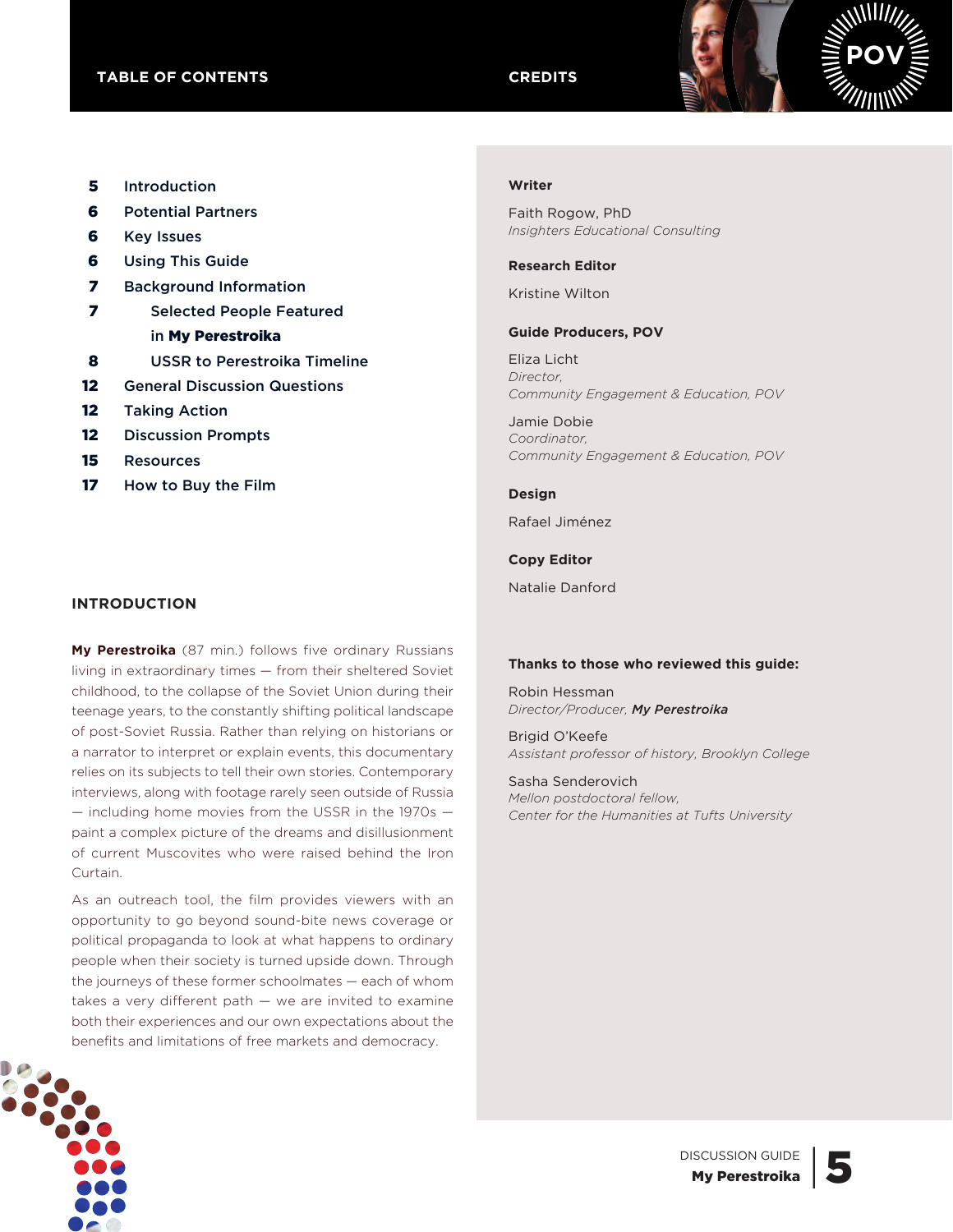

**my Perestroika** is well suited for use in a variety of settings and is especially recommended for use with:

- **• your local PBs station**
- **• groups that have discussed previous PBs and PoV films relating to the former soviet union, such as** *Belarusian Waltz* **and** *The English Surgeon*
- **• groups focused on any of the issues listed in the key issues section, including groups of immigrants from the former soviet union now living in the united states**
- **• high school students**
- **• faith-based organizations and institutions**
- **• cultural, art or historical organizations, institutions or museums**
- **• civic, fraternal and community groups**
- **• academic departments or student groups at colleges, universities and high schools**
- **• community organizations with a mission to promote education and learning, such as your local library**

**my Perestroika** is an excellent tool for outreach and will be of special interest to people looking to explore the following topics:

| <b>Capitalism</b>                 | Perestroika                  |
|-----------------------------------|------------------------------|
| <b>Cold War</b>                   | <b>Political science</b>     |
| Communism                         | Propaganda                   |
| <b>Constructions of childhood</b> | <b>Psychology</b>            |
| <b>Culture</b>                    | <b>Reagan administration</b> |
| <b>Democracy</b>                  | <b>Russia</b>                |
| <b>Economics</b>                  | <b>Sociology</b>             |
| <b>Education</b>                  | <b>Soviet Union (USSR)</b>   |
| <b>Free markets</b>               |                              |
| Freedom of speech                 |                              |
| <b>Foreign policy</b>             |                              |
| Glasnost                          |                              |
| <b>History (modern)</b>           |                              |
| International relations           |                              |
| <b>Media literacy</b>             |                              |
| National heritage/identity        |                              |
| <b>Nuclear arms race</b>          |                              |
| <b>Oral history</b>               |                              |

# **using this guide**

This guide is an invitation to dialogue. it is based on a belief in the power of human connection, designed for people who want to use **my Perestroika** to engage family, friends, classmates, colleagues and communities. in contrast to initiatives that foster debates in which participants try to convince others that they are right, this document envisions conversations undertaken in a spirit of openness in which people try to understand one another and expand their thinking by sharing viewpoints and listening actively.

The discussion prompts are intentionally crafted to help a very wide range of audiences think more deeply about the issues in the film. Rather than attempting to address them all, choose one or two that best meet your needs and interests. And be sure to leave time to consider taking action. Planning next steps can help people leave the room feeling energized and optimistic, even in instances when conversations have been difficult.

For more detailed event planning and facilitation tips, visit **www.pov.org/outreach**

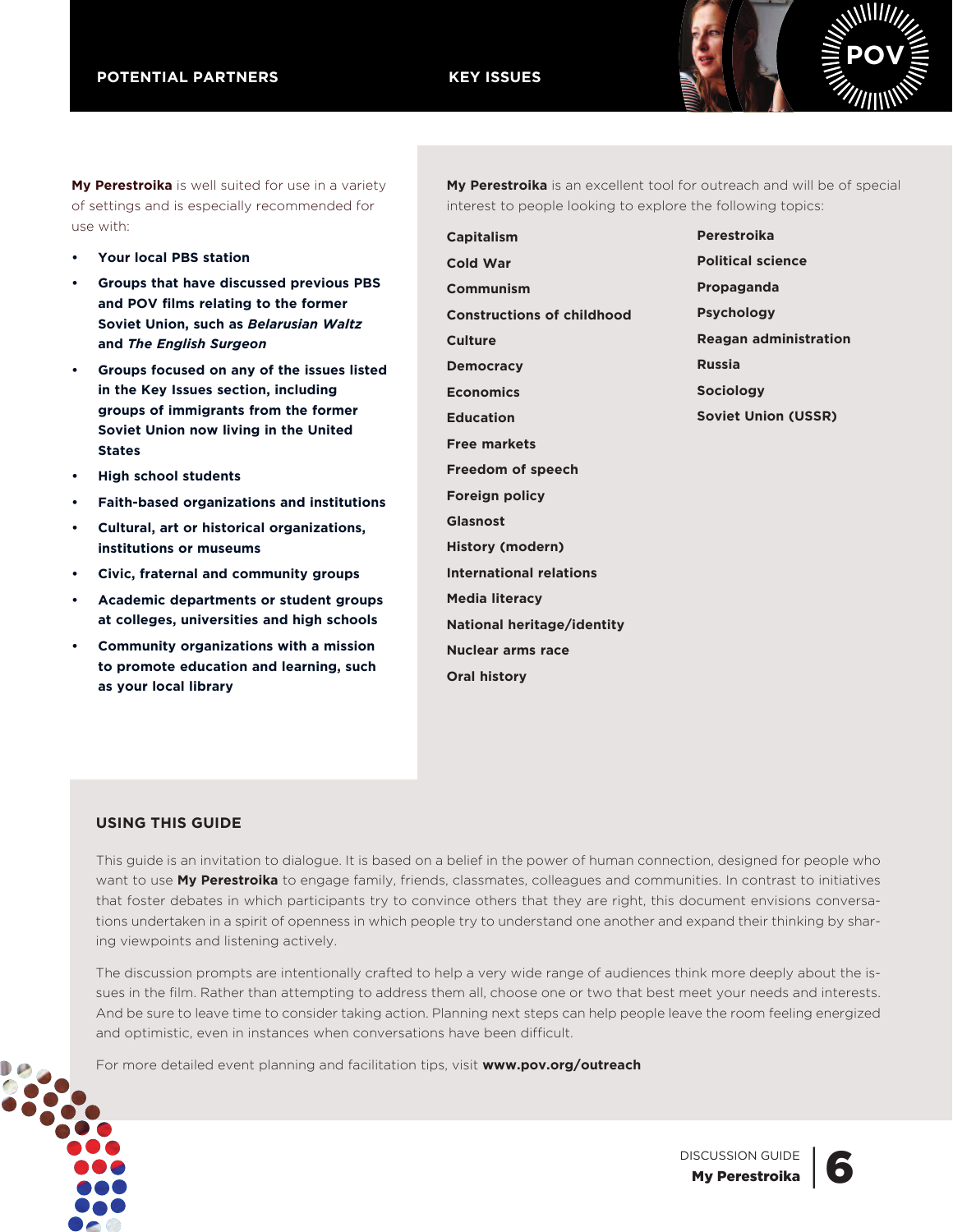

# Selected People Featured in My Perestroika

**Borya** grew up in an intellectual Moscow family. As teenagers in the ussR, he and his friends were intent on subverting the system. Now he teaches history in Moscow's School #57 and manages all the school trips. He lives with his wife, Lyuba, and their son, Mark, in the apartment in which he grew up in a residential neighborhood of Moscow.

**rusLan** was one of Borya's best friends growing up. They got into trouble together in school all the time. Ruslan is a former punk rock star from the band nAiV who now occasionally gives banjo lessons and busks in the underground passages in Moscow. He is in a new punk-bluegrass band now called Boozemen Acoustic Jam. He is divorced from his second wife, but tries to spend time with their 8-year-old son, Nikita.

**ANDREI** has just opened his 17th store selling expensive men's dress shirts and ties. He is the only one of the classmates who moved out of his childhood home. His family lives in a new development of large luxury condos. Andrei's son studies abroad in France. Andrei is often frustrated by Russia's inability to be more like the West.

**LyuBa** was a self-described conformist growing up in the Soviet Union  $-$  even saluting when the Soviet national anthem played on television. she is now a history teacher who works alongside her husband, Borya. she has an enormous courseload and teaches classes six days a week to students who range from pre-schoolers to high school seniors.

**OLGA** was the prettiest girl in their class. She now is a single mother who lives with her sister, nephew and son in the apartment where she and her sister grew up, right around the corner from Borya and Lyuba. Olga works for a company that rents out billiard tables to pubs, clubs and casinos all over Moscow. she often saves money for international travel. she'd like to go on a safari in Kenya.

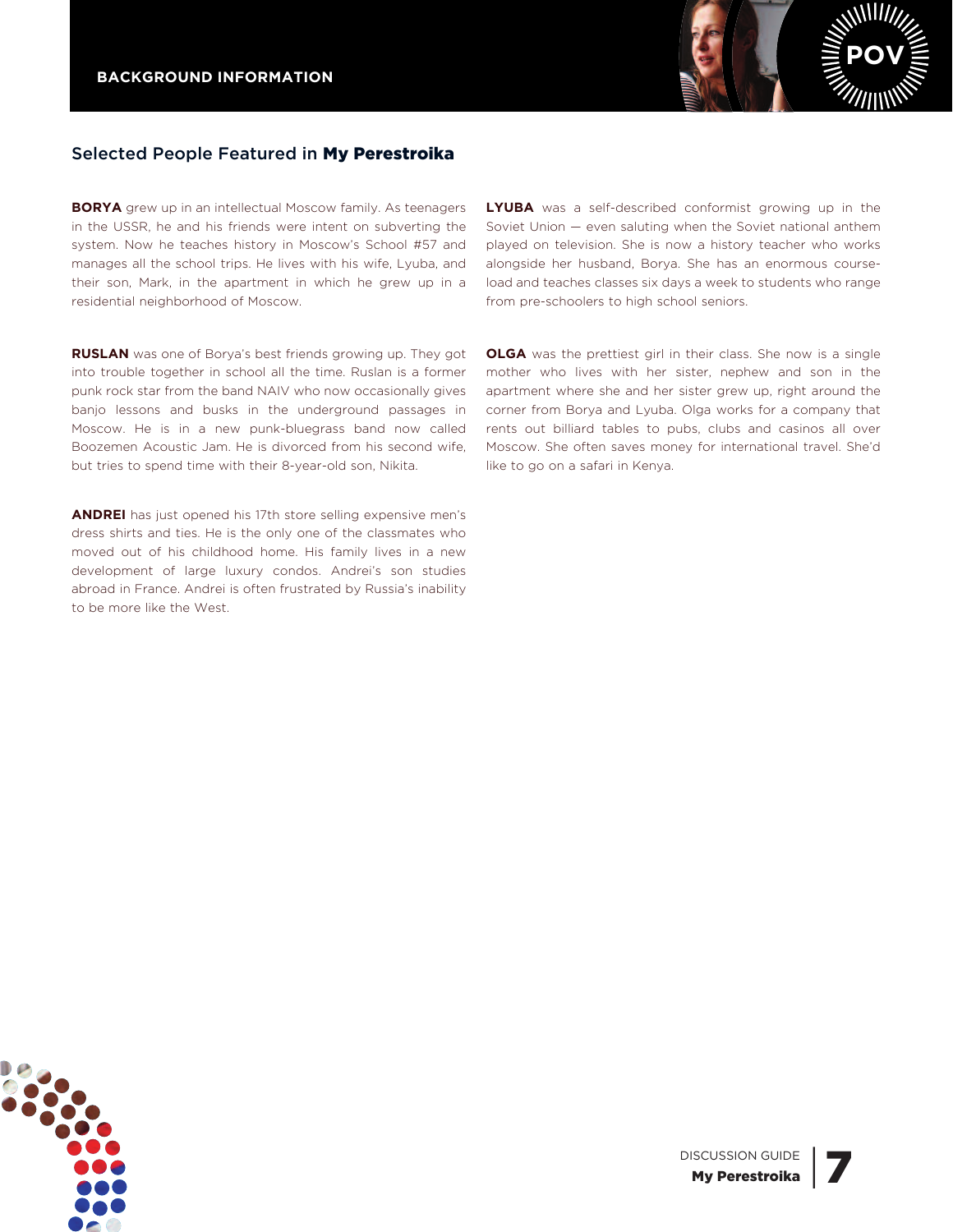

**1914-17: World War i** begins in August 1914, with Russia entering the conflict as a member of the Triple Entente. Unemployment, military failures, hunger, ill-equipped soldiers and insufficient rations for civilian populations contribute to growing popular disillusionment and unrest both at home in Russia and at the front. The Tsarist regime suffers a crisis of the people's confidence from which ultimately it will not recover.

**february 1917:** The **february revolution** deposes the Tsar and replaces the autocratic government with a provisional government and, shortly after, the Bolshevik (communist) Party capitalizes on the revolution and stages an insurrection of its own. Bolsheviks storm through Petrograd (as st. Petersburg was called from 1914 to 1924), capturing government buildings. This second revolution, commonly known as the **october revolution**, gives power to the Bolsheviks (led by Vladimir Lenin) but is not universally accepted throughout the country. Joseph stalin makes his way into Lenin's inner circle and positions himself to assume power after Lenin's death.

**1917-22:** Five years of civil war between the Bolsheviks, or Reds, and anti-Bolsheviks, or Whites, end in victory for the Bolsheviks. The communist Party is born out of the Bolshevik faction, and the Soviet Union is created as the world's first socialist state. When the **ussr** is established, it includes Russia (the largest constitutive republic), Belorussia, ukraine and the Transcaucasian Federation (divided in 1936 into the Georgian, Azerbaijan and Armenian republics). in the decades following, the ussR grows to encompass 15 republics: Russia, Ukraine, Georgia, Belorussia, Uzbekistan, Armenia, Azerbaijan, Kazakhstan, Kyrgyzstan, Moldova, Turkmenistan, Tajikistan, Latvia, Lithuania and Estonia.

**1917-24:** Lenin heads the Bolsheviks and the Soviet state, as stalin strategically uses his position to put his supporters in important party positions. Lenin has a stroke and subsequently dies in January 1924. He leaves a testament praising Leon Trotsky for his leadership and administrative abilities and warning against stalin's drive for power and "rude" behavior.

1924-28: Stalin manages to steal power from the rest of the party and begins to eliminate both those he (often arbitrarily) considers adversaries and those who represent the "old party" system, including Trotsky and thousands of other party, industrial and military leaders. To look the part of the heir apparent, stalin has portraits commissioned of himself standing next to Lenin.

1928: **Joseph Stalin** begins ruling the USSR officially and remains at the helm until his death in 1953. He instates a program of rapid social and economic transformation meant to put the Soviet Union on the world map as an industrialized superpower. Throughout Stalin's long rule, his brutality overshadows the communist ideals promoted during the revolution, leading people, especially in the West, to associate communism with cruelty and oppression.

**PoV**

**1928:** Stalin launches the Soviet Union's first five-vear plan. inaugurating a process of large-scale industrialization and agricultural collectivization that will (at times violently) reshape not only the soviet economy, but also the everyday lives of soviet citizens.

1932-33: Stalin sets unreachable grain quotas and a terrorfamine is then inflicted on the collectivized peasants of Ukraine. This famine results in the deaths of approximately 5 million people.

**1936-38**: in a series of purges that becomes known as **the Great Terror**, Stalin attacks those he suspects of being political opponents and potential counterrevolutionaries. The purges are characterized by widespread police surveillance, imprisonment and executions. They target members of political parties and the soviet military, as well as entire ethnic groups.

**1941-45:** Twenty million soviet citizens die during the course of World War II (in which the United States and Russia fight as allies), and the Soviet Union suffers an estimated \$128 billion in economic damages. soviet human and economic loss is unrivaled in the war.

1945: At the end of World War II, the USSR expands its sphere of influence over several nations in Eastern and Central Europe. For the next several decades the **Eastern Bloc,** united under the **Warsaw Pact**, includes Albania, Bulgaria, Czechoslovakia, East Germany, Hungary, Poland, Romania, the USSR and, until 1948, Yugoslavia.

These nations are divided from countries in the West (members of the NATO alliance), by physical, military and ideological barriers that Winston churchill labels the **"iron Curtain."** Those who live "behind the Iron Curtain" are isolated by restrictions that prevent them from freely communicating with or traveling to Western nations.

1946: U.S. diplomat George Kennan articulates the notion of **containment** as the centerpiece of U.S. policy toward the ussR. containment is defined as acting to stop communism from spreading beyond Eastern Bloc governments, and it ultimately leads to a quadrupling of U.S. defense spending

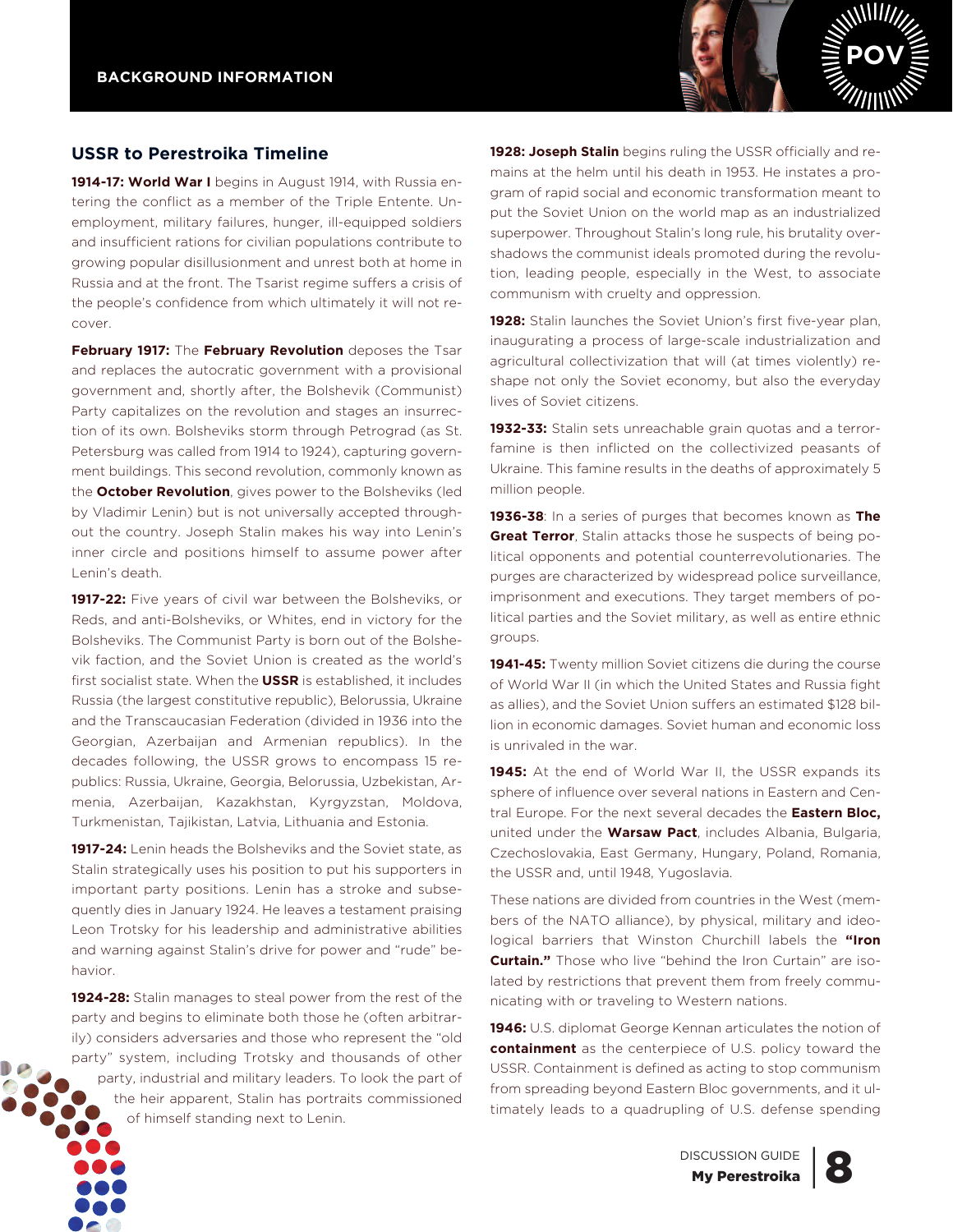

(making the United States the largest military power in the world). Also resulting from the containment policy are wars with Korea (1950–53) and Vietnam (1955–75), the Bay of Pigs invasion (1961) and the cuban missile crisis (1962).

**1947:** The term **cold War** is coined by Bernard Baruch to describe the tense relationship between the communist East and the democratic West.

**1949:** The USSR tests its first atomic weapon as part of an **arms race** that results from increases in U.S. defense spending (which the U.S. explains as necessary to protect democracies around the world from soviet "expansionist tendencies.")

**1953:** After stalin's death in March, **nikita khrushchev** assumes power and begins a process of liberalization that comes to be known as "the thaw." in 1956, he delivers his famous "secret speech" to the 20th Party congress, which denounces stalin's personality cult, brutality and abuse of power.

**1961:** Yuri Gagarin, of the Soviet Union, is the first human to enter outer space.

**1964:** Leonid Brezhnev has Khrushchev ousted and takes over leadership of the ussR, signaling the end of the thaw.

**1972:** U.S. president Richard Nixon adopts a policy of détente (or relaxation) toward the Soviet Union. He and Brezhnev sign the first strategic Arms Limitation Treaty (sALT i), which prohibits the manufacture of nuclear missiles on both sides, taking a major step toward reducing the threat of nuclear war.

1973-75: Borya, Olga, Andrei, Ruslan and Lyuba become **Octobrists**, the youngest level of Communist Party affiliation for children (named in reference to the October Revolution).

**1976-78:** Borya, olga, Andrei, Ruslan and Lyuba join the **Pioneers**, the Soviet youth organization for children in middle grades. The Pioneers wear red neck kerchiefs.

**1979:** The USSR sends troops to Afghanistan, where they stay for the next nine years, leading some people to label the war "the soviet Vietnam." in protest of the soviet military operations in Afghanistan, the u.s. boycotts the **1980 summer olympics** held in Moscow. Most soviet children are evacuated from Moscow during the olympics to avoid their having any contact with foreigners.

**1982:** General secretary of the communist Party of the so-

viet Union Leonid Brezhnev, the only leader Borya and the others — now in their teens — have known, dies of a heart attack after 18 years of uninterrupted rule. The length of his reign, which came to be known, in

contrast with the thaw that preceded it, as "the stagnation," is second only to that of Joseph stalin's. sixty-eight-yearold chief of the KGB (the soviet secret police) Yuri Andropov succeeds Brezhnev.

1983: Borya, Olga, Andrei, Ruslan and Lyuba join the **komsomol**, the communist Youth organization for children in upper school grades and young adults. it is assumed that all young people will join the Komsomol. it is difficult to get into any university or get a good job without having been a member.

**1984:** Less than two years after taking over, Andropov dies of kidney disease. He is succeeded by 72-year-old **konstantin chernenko.**

1984: Like all young men in the USSR, Borya, Ruslan and Andrei are drafted into the soviet army. They serve the mandatory two years.

**september 1, 1984:** The First of september, also known as the Day of Knowledge, becomes a national holiday in Russia, formalizing the celebration of rituals that began in the 1930s. The holiday celebrates the new school year in general and specifically the incoming class of first graders attending school for the first time. schools hold ceremonial lineups and other festive events, and one first grade child is selected to be paraded around the school courtyard on the shoulders of a final-year student while ringing the first bell of the school year. Traditionally, students and parents also give teachers flowers.

**1985:** chernenko dies of emphysema after a little more than one year in office. The **Politburo** (the governing body) selects its youngest member, 54-year-old Mikhail Gorbachev, to be general secretary of the communist Party, partly in response to the death of three heads of state in less than three years' time, a group referred to as the "gerontocracy." The term "gerontocracy" was coined in 19th-century France as a critique of a parliament made up of members who were almost all older than the majority of the adult population.

**1986:** In an effort to revitalize the flagging Soviet economy, Gorbachev introduces *glasnost* **(openness)**, a policy of increased political transparency of soviet institutions and greater freedom of information. By introducing glasnost, Gorbachev hopes to restore pride in the country's strengths while also acknowledging its weaknesses. in his book *Perestroika*, he writes, "We want more openness about public affairs in every sphere of life. People should know what is good, and what is bad, too, in order to multiply the good and combat the bad." in a speech at the 27th Party congress in February 1986, Gorbachev justifies the need for glasnost by

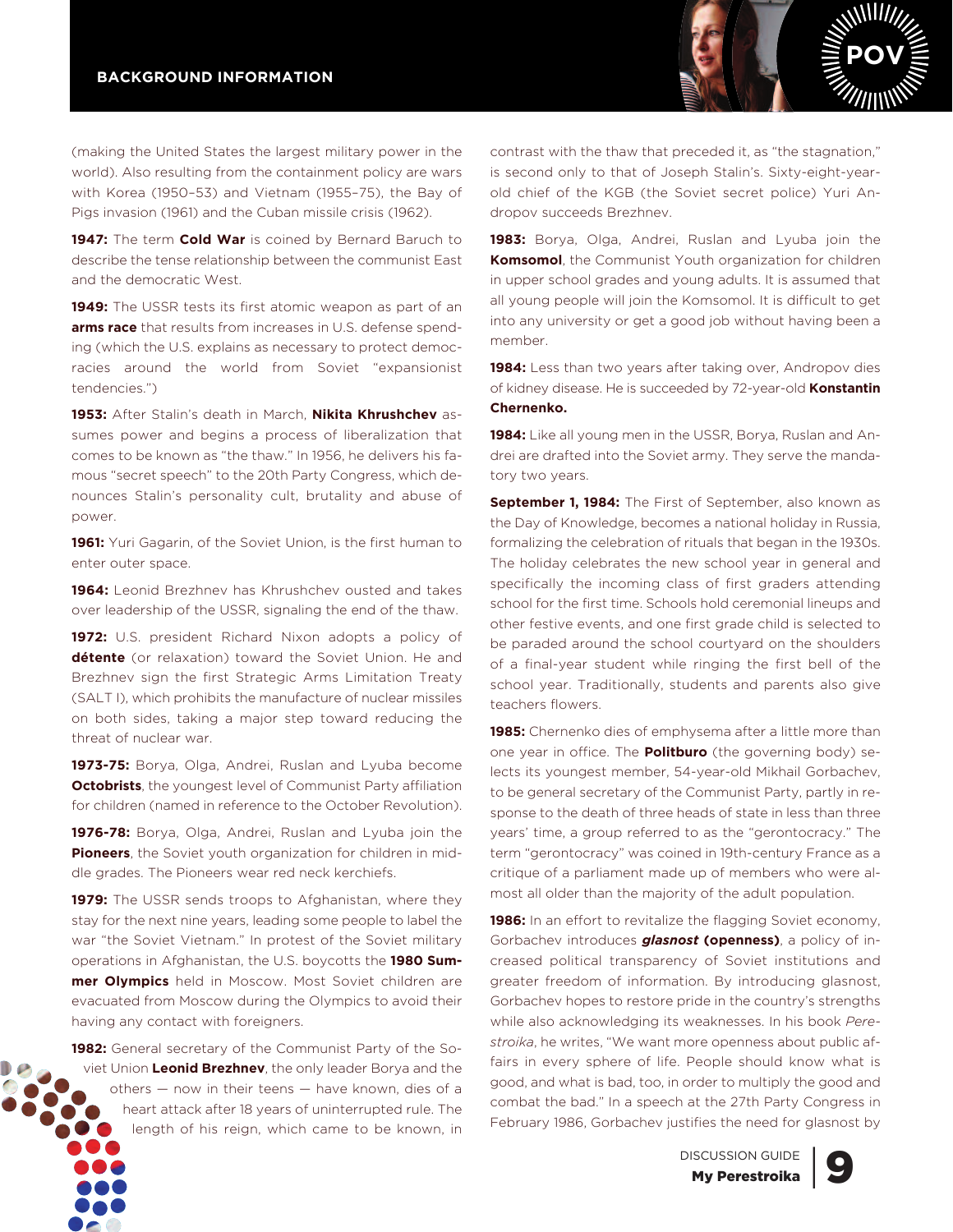

saying, "Truth is the main issue. Lenin said: More light! The Party should know everything!"

When Borya, Ruslan and Andrei return from the soviet Army a few months later, they find the USSR has changed significantly.

**april 1986:** Gorbachev's own dedication to glasnost is tested when the Chernobyl nuclear power plant in Ukraine explodes and releases radiation over ukraine, Belarus and Russia. officials fail to protect the people living in those areas or the volunteers who end the fires. While the incident cripples the soviet economy and is embarrassing for Gorbachev, it further demonstrates how necessary glasnost has become.

**1987-88:** Building on the momentum of glasnost, Gorbachev introduces a series of political and economic reforms he terms *perestroika* **(reconstruction or rebuilding),** which is also the title of a book Gorbachev publishes in 1987. Gorbachev talks of moving the economy away from centralized state control and speaks of a "return to history," asking Russians to confront the past in order to move ahead to the future.

Among the reforms of perestroika: Multiple candidates may run for the same office (though all are communist Party candidates) and private ownership of businesses is allowed. in the short-term, these revitalization efforts backfire and lead to widespread food shortages. Perestroika soon becomes a vehicle for Soviets to criticize their society. Not only are the current problems (including the economic crisis) examined, but the country's dark history is also brought to light.

**June 12, 1987:** After abandoning nixon's **détente** strategy (a relaxing of tension) in favor of a vigorous anti-communist policy, u.s. president Ronald Reagan implores Gorbachev in a speech at the Brandenburg Gate to "tear down this wall," as the Berlin Wall was the most visible symbol of the division between East and West.

**1987:** Gorbachev and Reagan sign the **Intermediate-Range nuclear forces (inf) treaty** to reduce stockpiles of nuclear weapons in mutually verifiable ways.

**1988:** Gorbachev launches a series of radical reforms designed to loosen the communist Party's grip on the government apparatus and to move away from centralized state control. The highest legislative body of the land, the supreme soviet, dissolves itself and is replaced by the congress of People's Deputies, which allows ordinary people to participate in government for the first time. Families are glued to their television sets to watch the sessions, during which politicians begin to acknowledge publicly what has previously only been whispered in kitchens.

**1988:** Ruslan helps form the punk band NAIV.

**1988:** Borya and Lyuba quit the Komsomol.

1988: Olga gets married.

**1989-90:** A series of revolutions sweep across Soviet-controlled Eastern Europe, resulting in the collapse of one communist government after another. Hungary declares itself a republic. The Berlin Wall comes down. in czechoslovakia, the Velvet Revolution ends one-party rule. Poland holds its first semi-free elections since the inception of communist Party rule in the post-World War ii era. The deposition and execution of Romania's dictator Nicolae Ceausescu quickly follows. Gorbachev's decision not to defend these communist governments by sending in the soviet army is a major factor in the political wave that engulfs the region.

1990: Olga gives birth to her son, Gosha.

**march 11, 1990:** Lithuania becomes the first of the soviet Republics to declare independence from the Soviet Union.

**march 15, 1990:** in the country's first multiparty elections, Gorbachev is elected the first (and only) president of the soviet Union. He also continues in his role as general secretary of the communist Party.

March 30, 1990: Estonia declares Soviet power illegal.

**may 4, 1990:** Latvia becomes the third soviet Republic to take a step toward independence when its supreme council stipulates the beginning of a transitional period.

**June 12, 1991:** Boris Yeltsin handily defeats Gorbachev's preferred candidate, nikolai Ryzhkov, to become the first president of Russia, the largest of the 15 republics in the USSR. The headquarters of the government for the Republic of Russia is the Russian White House  $-$  a tall white building near the American Embassy. The seat of government for the USSR is the Kremlin, a few miles away.

**august 19-21, 1991:** With the Baltic Republics openly defiant and strong separatist movements on the rise in Georgia and Ukraine, Gorbachev prepares to sign the New Union Treaty, which would convert the USSR into a more loosely knit group of republics sharing a common president, foreign policy and military, but otherwise autonomous. in order to stop the dissolution of the USSR, a faction of Communist hardliners within the Politburo launches a coup, placing Gorbachev under house arrest.

Lyuba, Boris and Ruslan join the crowd of tens of thousands at the Russian White House. These mass demonstrations, along with lack of support from the army, foil the coup. Gorbachev is returned to his position, but all power resides with Yeltsin.

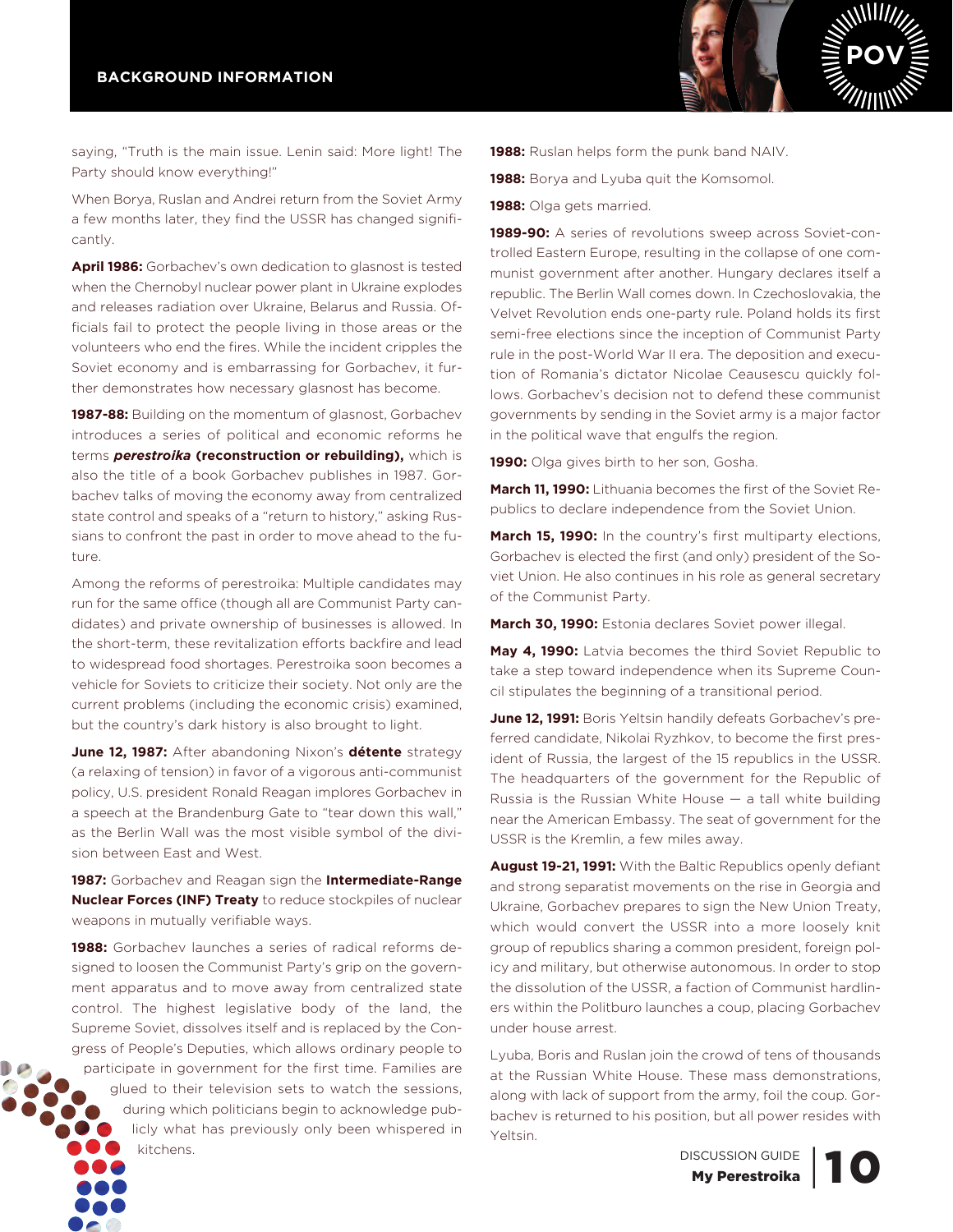

**august 24, 1991:** Gorbachev resigns as general secretary of the communist Party. Within a month, all of the soviet republics except Russia declare their independence.

**november 6, 1991:** The communist Party is banned in Russia by Yeltsin.

**december 25, 1991:** Gorbachev steps down from his position as president of the Soviet Union. The next day the country officially ceases to exist. Russia, the largest former republic, becomes an independent country, and Yeltsin remains president of Russia for the remainder of the decade. Privatization is encouraged, and wealth becomes concentrated in the hands of the oligarchs. corruption runs rampant. New television channels are started, and they broadcast voices critical of the government. More Russians travel abroad than ever before.

**1992:** Lyuba joins Borya and starts teaching at School #57.

**1993:** NAIV goes on a whirlwind European tour.

**1995:** Mark Meyerson is born.

1996: After a personal tragedy, Olga starts working at a billiard table company,

**december 31, 1999:** Plagued by continuing economic problems, as well as accusations of drunkenness, Yeltsin steps down and puts Prime Minister Vladimir Putin, a former KGB (state security) official, in charge. Elections follow shortly thereafter, formalizing the change. Over the next few years, independent television stations are taken over by government or government-run corporations. Putin is re-elected in 2004 with 71 percent of the vote.

Under Putin, power is increasingly concentrated in the hands of the central government.

**2000:** Ruslan quits NAIV. His son, Nikita, is born in October.

**2004:** Ruslan and his second wife break up.

**2006:** Andrei opens his first café coton store in Moscow. Within three and a half years, he will have 17 stores in operation across Russia.

**June 2007:** Putin gives a press conference in which he declares that new textbooks will be written for teachers to help inspire a new generation of young Russian patriots. This signals a return to state control of the country's historical narrative.

**2008:** Constitutionally barred from running for a third term,

Putin selects Dmitry Medvedev to run for president. With television coverage exclusively promoting Medvedev, and several opposition candidates barred from the

ballot due to "technical violations," Medvedev becomes president of Russia and immediately selects Putin as his prime minister. They rule together, although it is generally acknowledged that Putin has a great deal of control.

#### **sources:**

*American Experience.* "The Presidents: Teacher's Guide: Ronald Reagan, 40th President."

http://www.pbs.org/wgbh/amex/presidents/40\_reagan/tguide/ reagan\_fc.html

American Experience. "Race for the Superbomb: People and Events: Joseph stalin."

http://www.pbs.org/wgbh/amex/bomb/peopleevents/ pandeAMeX69.html

*American Experience.* "Reagan: Biography: Mikhail Gorbachev." http://www.pbs.org/wgbh/americanexperience/features/biography/re agan-gorbachev/

conquest, Robert. *The Harvest of Sorrow: Soviet Collectivization and the Terror-famine.* New York: Oxford University Press, 1986.

Grimes, William. "The Dictator as a Young Poet-Thug." *The New York Times*, october 19, 2007.

History.com. "The cold War."

http://www.history.com/topics/cold-war

Keller, Bill. "Major soviet Paper says 20 Million Died As Victims of stalin." *The New York Times*, February 4, 1989.

Kelly, catriona. *Children's World: Growing Up in Russia, 1890-1991.* Yale university Press, 2008.

Lourie, Richard. "Photo ops for uncle Joe." *The New York Times*, November 9, 1997.

The Mendeleyev Journal http://russianreport.wordpress.com/2010/09/04/ first-bell-september-1-begins-the-school-year/

**my Perestroika.** "Press Kit." http://myperestroika.com/pdf/MYPeResTRoiKA\_presskit.pdf

news BcM. "Russia celebrates the Day of Knowledge on september 1."

http://www.newsbcm.com/doc/194

*NOW.* "Politics and Economy: Selling War." http://www.pbs.org/now/politics/propaganda.html

osgood, Kenneth. *Total Cold War: Eisenhower's Secret Propaganda Battle at Home and Abroad.* Lawrence, Kan.: university Press of Kansas, 2008.

PBs. *"Red Files."*

http://www.pbs.org/redfiles/

PBS. "WWII Behind Closed Doors: Stalin, the Nazis and the West." http://www.pbs.org/behindcloseddoors/glossary.html

Remnick, David. *Lenin's Tomb: The Last Days of the Soviet Empire.* New York: Random House, 1993.

Roy Rosenzweig center for History & new Media http://chnm.gmu.edu/1989/

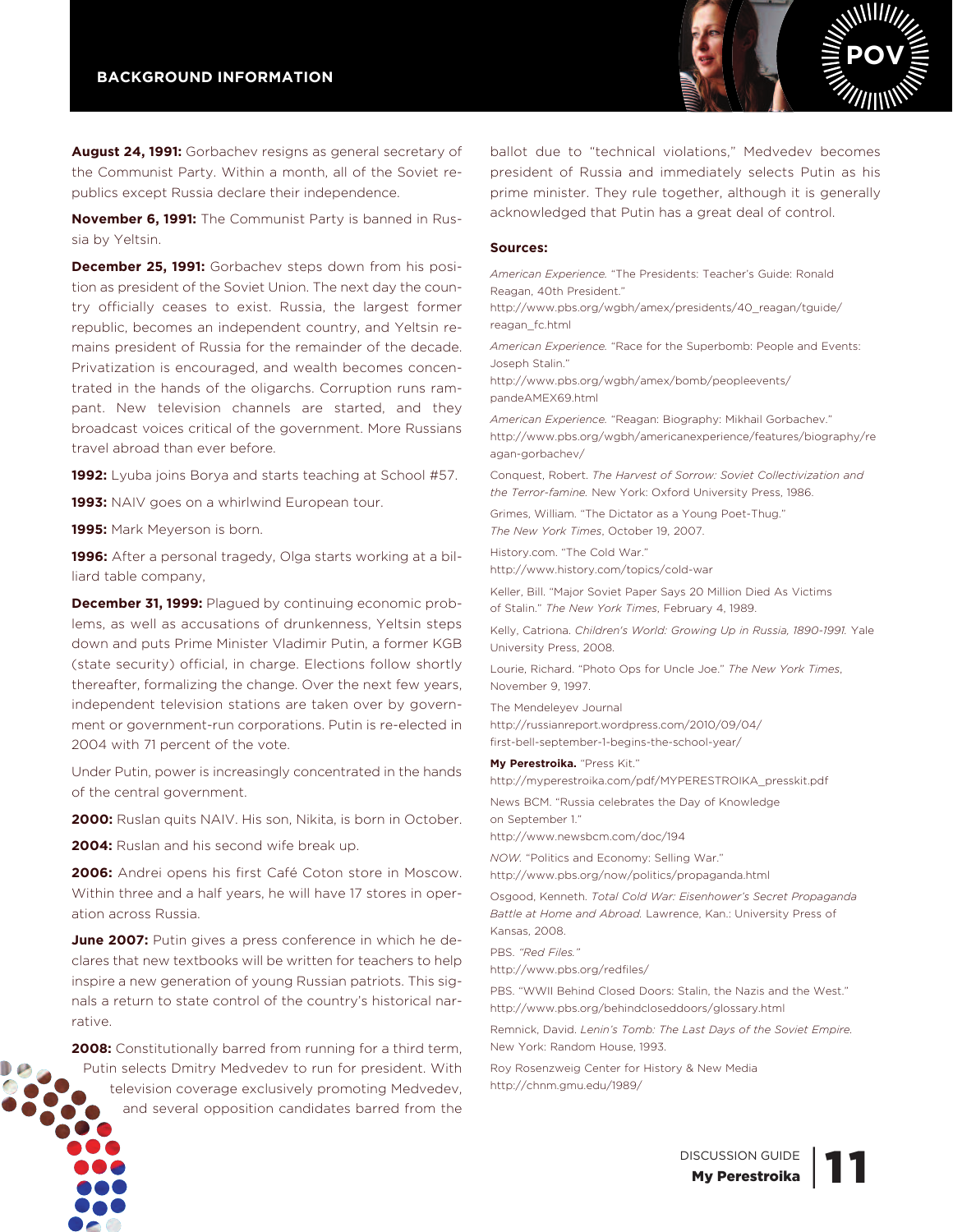

Immediately after the film, you may want to give people a few quiet moments to reflect on what they have seen. If the mood seems tense, you can pose a general question and give people some time to themselves to jot down or think about their answers before opening the discussion.

Please encourage people to stay in the room between the film and the discussion. If you save your break for an appropriate moment during the discussion, you won't lose the feeling of the film as you begin your dialogue.

One way to get a discussion going is to pose a general question such as:

- **• if you could ask anyone in the film a single question, who would you ask and what would you ask him or her?**
- **• What did you learn from this film? What insights did it provide?**
- **• Were you surprised by anything in this film?**
- **• describe a moment or scene in the film that you found particularly disturbing or moving. What was it about that scene that was especially compelling for you?**

# **taking action**

- compare experiences of people in the film with your school district's textbook descriptions of Russia. Work with teachers and school officials to ensure that the information that students receive about Russia is accurate and complete.
- Convene a study group on the history of propaganda, including U.S. and Soviet propaganda used during the cold War, as well as current examples of propaganda. You might begin your study by looking at the examples available at Russian Archives Online, www.russianarchives.com/gallery/posters/index.html. consider creating a public display of propaganda art with commentary by members of your study group.
- Conduct oral history interviews with immigrants who lived in the former Soviet Union (including Russia and now independent nations such as ukraine, Latvia and others) and find ways to share the interviews with your community. compare the immigrants'

recollections with the accounts of the people featured in the film.

# **understanding the other: images of the ussr**

- List all the things you recall ever hearing about Russia. What messages did you get about what life was/is like there? What were the sources of those messages? Did anything in this film challenge or confirm those messages?
- As you watched the home movie footage, what did you notice about the similarities and differences between your family experience and family experience in Moscow?
- In terms of sources of information, why are the stories of ordinary people often different from news reports, textbooks or official government statements?
- olga says that, as a child, she didn't have a care in the world, a description that echoes the recollections of others in the film. Given their memories of happy childhoods, how do you think each person in the film would describe the benefits and the drawbacks of life in the old ussR?
- The film ends with footage of a First of September celebration. What does the observance suggest about Russian values related to education? How does that message jibe with the reality of the teachers' lives? How does it compare to school rituals in the United States (or other countries) and the values they convey?
- Olga doesn't regret the democratic changes in postsoviet Russia, but she also comments that it was a much simpler time when, "Basically, everything was taken care of," meaning housing, employment, health care, pensions and so forth were guaranteed. she says it was less stressful even if the standard of living wasn't as high as it was in the West. What are the benefits and drawbacks of government-provided, guaranteed housing, employment, health care or pensions?
- Andrei shares a story about attempting to join the communist Party officially. others talk about belonging to the Komsomol (communist youth organization). What were their motivations for membership? What role did these institutions play in people's lives? How did they reinforce government power? Can you think of any parallel organizations in the United States?
- Lyuba's mother viewed her future son-in-law through anti-Semitic eyes. Borya says that because his family had a Jewish surname, he and his relatives paid more attention to conformity. Why might such prejudices persist, even in a society that suppressed religious expression or identity?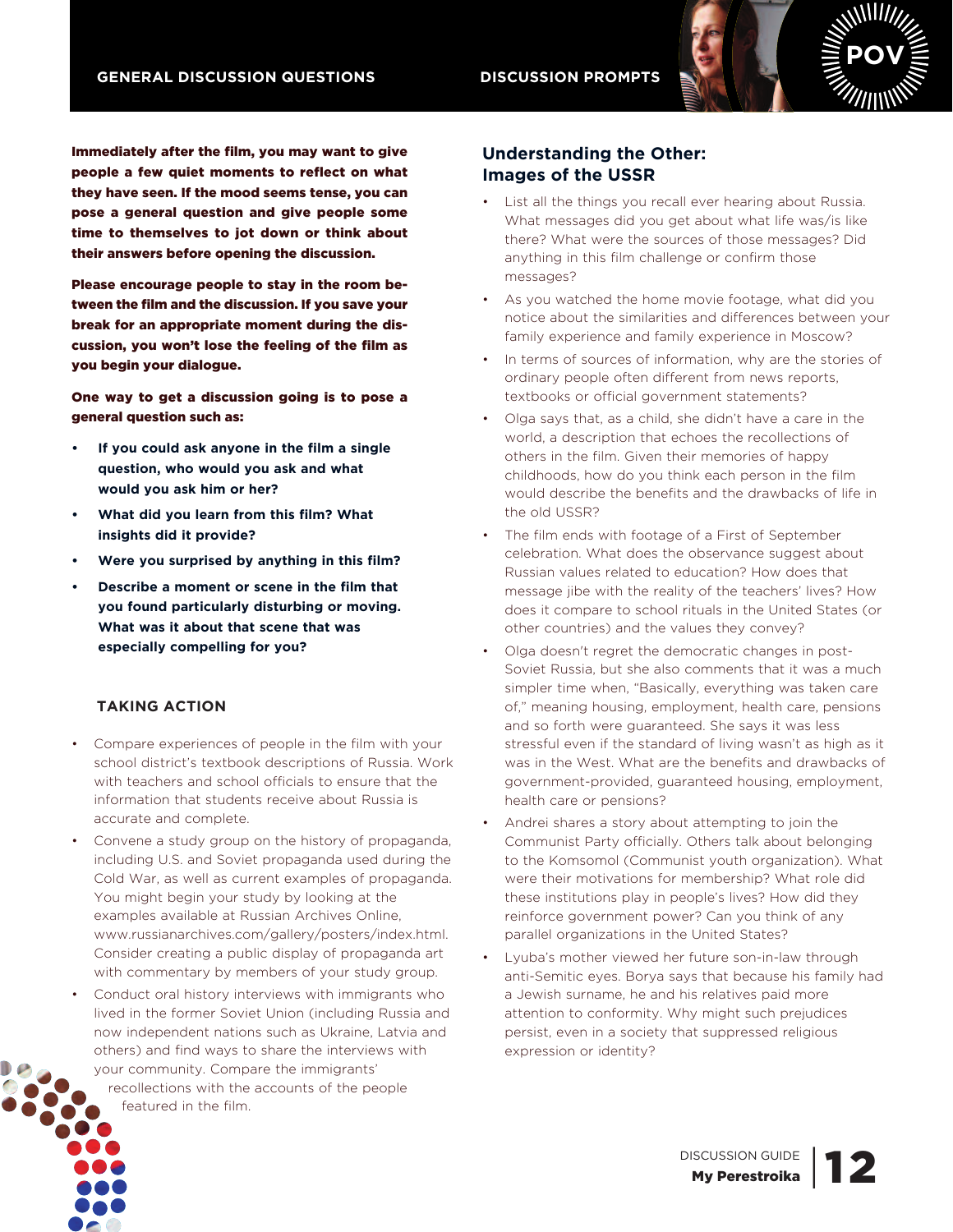

# **understanding the other: images of the united states**

- In your view, which character(s) have the best understanding of American life and values? What's your evidence?
- Lyuba says, "When the TV showed shootings and protests over there [in the United States], I would see that and think, 'I am so lucky I live in the Soviet Union!"" How do the media shape our beliefs about other nations? Beliefs about our own nations? in terms of accuracy, does it matter if major media outlets are government controlled, corporate owned or independent? in terms of promoting international understanding, what are the strengths and weaknesses of each of those media models?
- Ruslan rejects "American" values where "everything is measured in money" and "if you earn less than everyone else you are a loser." He suggests that Americans don't value studying history or liberal arts because they need to make money to buy stuff (like jeans and chewing gum). How accurate is Ruslan's view? What evidence would you cite to support or contradict his assessment?
- What is your reaction to Lyuba's recollection that as a child she believed that the struggle for peace meant the struggle against American imperialism, that Americans were the main provocateurs of war and that without them there would be world peace. She says, "even a hedgehog understood that!" she says that singing for peace was as much a part of her life as going to school or eating dinner. How did her views of the United States as aggressor compare with what you learned about Russia or the ussR? Why do you think she says, "it all sounds like a joke now"?
- In the United States, some historians and political commentators credit Ronald Reagan and his anticommunist policies with toppling the Soviet Union. Do you think the people in the film would agree with that conclusion? Why or why not?

# **Living through Political transformation**

- What is the significance of the title of the film?
- What meaning do you make of the use of the terms conformist/non-conformist rather than, say, patriotic/unpatriotic, government supporter/opponent, or communist/anti-communist? What role does conformity play in creating coherence and stability in society? Under what circumstances does a government have the right to demand conformity

from its citizens and when do demands for conformity go too far?

- In the early years of glasnost, what did openness look like? Which of the new freedoms do you think were the most substantive and why?
- Lyuba says that along with glasnost came the realization that "they had taught us one thing— but the truth was completely different." How are people affected by the discovery that trusted authorities have been hiding the truth about political heroes or cultural icons? How do you think you would react?
- Consider these various departures from the old Soviet ways:
	- Borya and Lyuba participate in street protests and refuse to teach the government's version of history to their students;
	- Ruslan plays punk music criticizing the bourgeoisie;
	- Andrei becomes a business owner.

in what specific ways do these paths threaten or reinforce communist structures? Which is the most radical departure from communism? Who do you think has the most difficulty in adapting to the changes and why?

- Though Ruslan appreciates the expansion of music that glasnost makes available, he is wary of some of the voices that have replaced the old authorities. As people look for new things to believe in, they find a range of "guides" from the predictable (like the church) to dubious psychic healers and outright charlatans. How would you respond to Ruslan's concerns that vulnerable people are making poor choices? should choices be limited under certain circumstances? if so, in what ways? if not, how might a country like Russia deal with charlatans without imposing the government's point of view?
- Borya observes that he (and Lyuba) found they had less time for politics after they began working as teachers and had a baby. Olga similarly reports being preoccupied with finishing college and caring for her newborn. And Lyuba says that her mother doesn't remember much about ideological fights, because she was too busy "making sure that there was

something to eat" for her children. What role do age and life stages play in participation in political movements? How do generational differences influence people's interpretations of key historical events? What other personal factors influence civic involvement or the willingness to take political risks?

DISCUSSION GUIDE 13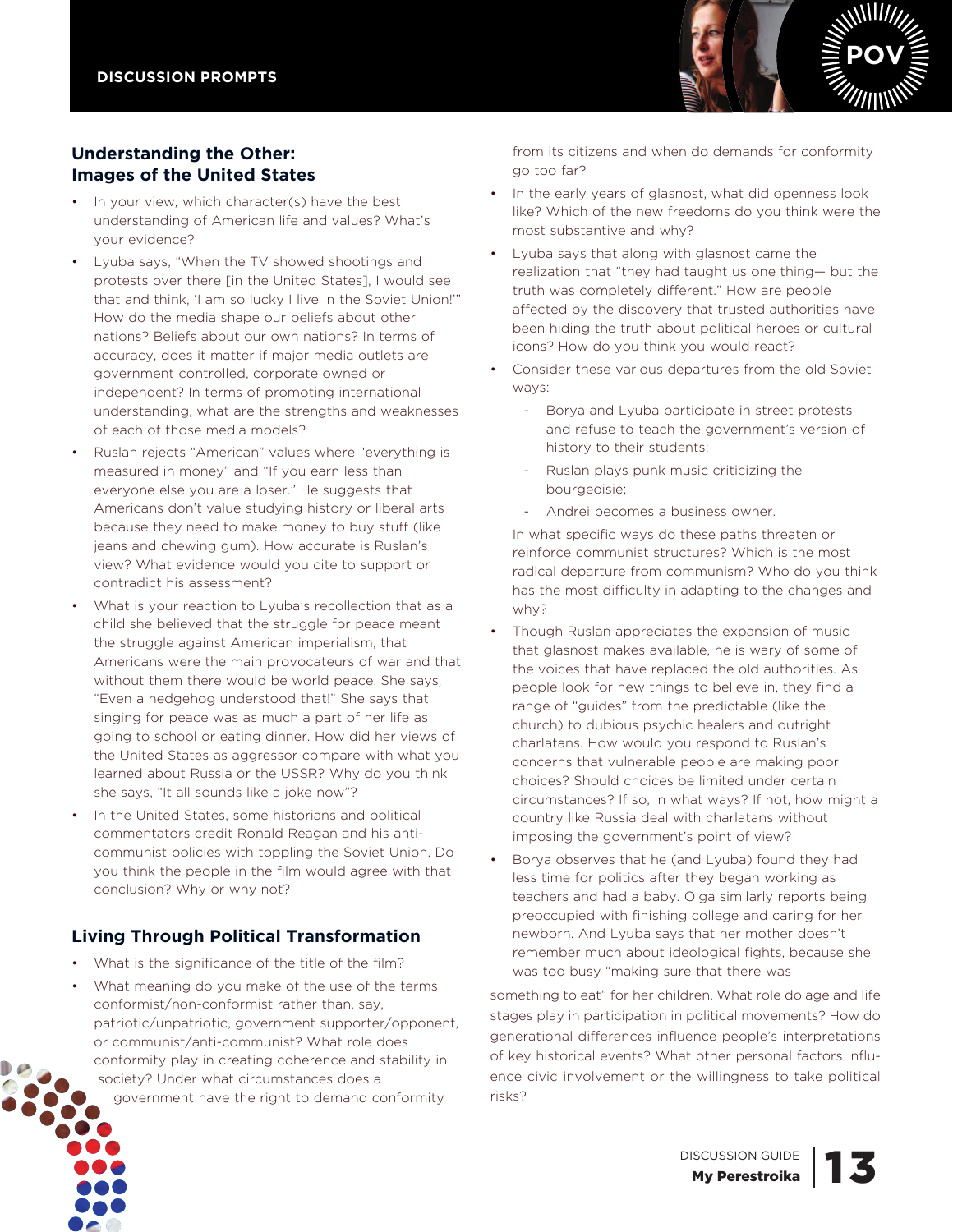Lyuba remembers being frustrated when a colleague insisted that demonstrators were just drinking and fighting, because while that was true for some demonstrators, it was not true for others, including Lyuba. Who benefits when stories of drinking and fighting are repeated and stories of protestors like Lyuba are left untold? Where do you get reliable information about complex and evolving events such as street protests? What role can disinformation (or one-sided information) play in undermining or supporting political movements?

# **since Perestroika: Living in Post-Soviet Russia**

As history teachers, Lyuba and Borya find themselves caught in the middle of debates over the appropriate role of schools in the development of national pride and providing an accurate picture of history. Putin replaced old textbooks, saying, "We won't allow outsiders to impose a sense of guilt on us. We need to create a sense of pride among our citizens." Borya sees the new textbooks as a step backward toward Sovietstyle education, where teachers are anti-Western propagandists who justify government actions. Where does your school district draw the line between education and indoctrination? How much time is spent glorifying the nation's history versus covering its mistakes? And, as Lyuba asks, how do you explain histories that include repression to children?

Borya concludes that, though Putin is not the democratic leader they had hoped would follow Yeltsin, Russia is not in danger of returning to its old ways because "with the internet, it's impossible to have a monopoly on information, and information means a lot." Based on your observations, what are the effects of new media technologies on politics, governments, resistance and the exchange of information?

- olga says that she and her sister have "fallen behind" economically because they are not married. What is the relationship between being single (or a single parent) and economic success? in what ways is the link between economic well-being and marriage different for women than for men?
- How would you describe the characters' attitudes toward voting? How are their attitudes similar to or different from the attitudes of Americans who do or don't vote? What types of circumstances and structures prevent people from going to the polls or encourage them to go?

• olga is surprised by statistics that indicate she is not middle class. she says, "i don't live in poverty. My life is normal." How would traditional communists have defined her socioeconomic status? What indicators does she use to determine her economic class? How do you define "middle class"?

**PoV**

- Ruslan observes (with disdain), "Kids today just don't read." Olga says that she read a lot because there wasn't much else to do. And Borya says that when they were young, reading certain books was an act of opposition and that they read, in part, because it was forbidden and therefore exciting. Assuming that Ruslan's observation is accurate, does the fact that the current generation reads less than their parents' generation matter? Why or why not?
- Andrei notes that under soviet rule people didn't choose their own jobs and he could never have dreamed of owning a business and becoming a successful high-end retailer as he has done. in what ways do political circumstances, culture and personality influence our visions of what is possible?
- Consider these responses to policies in post-Soviet Russia:
	- Everyone fought for a brighter future, but when that future came "it wasn't quite what we wanted";
	- "All this political confusion makes the soul feel empty";
	- The ideals "were profaned and there was nothing left to fight for";
	- Putin isn't good, but things are not as bad as before;
	- nothing has really changed, except Russian citizens have unlimited access to material goods now and they did not in the soviet era.

What do these responses tell you about the long-term impact of societal changes on the generation that came of age during those changes?



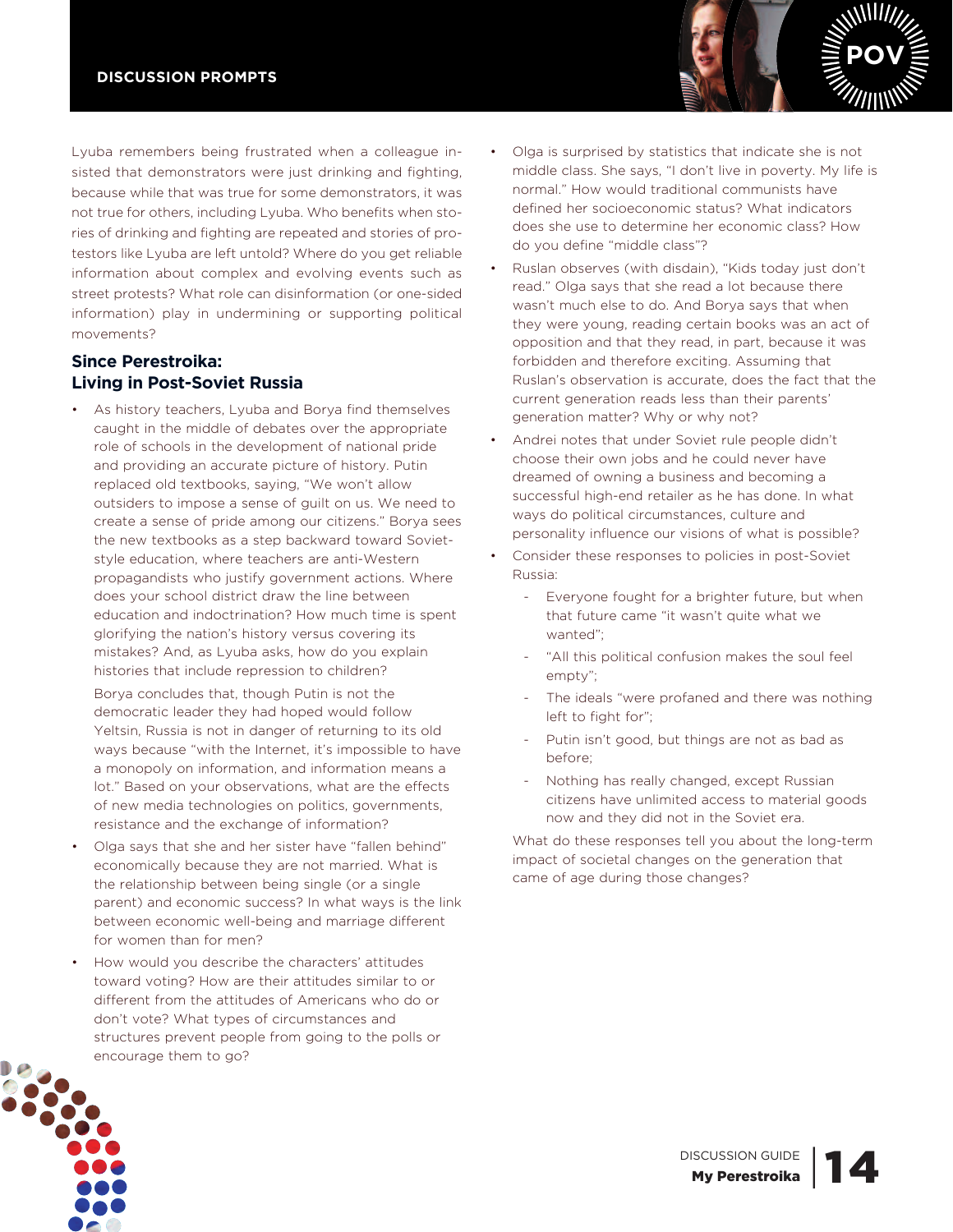

# FILM-RELATED WEB SITES

#### **MY PERESTROIKA**

#### http://myperestroika.com/

Visit the filmmaker's website to learn more about the film, the filmmaker, cast and crew and upcoming screening events.

# Original Online Content on POV Interactive (www.pbs.org/pov)

# **PoV's** *My Perestroika* **companion website www.pbs.org/pov/myperestroika**

The companion website to **my Perestroika** offers exclusive streaming video clips from the film and a wealth of additional resources, including a Q-and-A with filmmaker Robin Hessman (also available via podcast), ample opportunities for viewers to "talk back" and talk to each other about the film and the following special features:

#### The Last Soviet Generation: Photos From My Perestroika

check out our slideshow of still images from the film.

#### Propaganda posters from the USSR

Author Abbott Gleason talks about the history of Russian propaganda posters in this audio slideshow.

#### USSR to Perestroika Timeline

Refresh your knowledge of soviet history with this interactive timeline that also features information on characters from the film.

#### Additional video: Meyerson Family Q-and-A at Brooklyn Museum

PoV asks the Meyerson family of **my Perestroika** about their recent visit to New York City.

#### Background & glossary on the USSR

Remember the U.S. boycott of the 1980 Summer Olympics? Or pen pals Yuri Andropov and Samantha Smith? Even if you don't, you'll want to consult our glossary of terms in order to understand terms like glasnost and what the acronym KGB stands for.

#### Quiz: Are you a Cold War kid?

Test your knowledge of the final decade of the cold War with our quiz.



Filmmaker Robin Hessman will talk with viewers on Wednesday, June 29, 2011.

# What's Your POV?

*Share your thoughts about* My Perestroika *by posting a comment on www.pbs.org/pov/myperestroika or send an email to pbs@pov.org.*

# THE WORLD WIDE WEB VIRTUAL LIBRARY FOR RUSSIAn AnD EASTERn EUROPEAn STUDIES. www.ucis.pitt.edu/reesweb/

A resource hosted by the University of Pittsburgh, this portal provides links to a wide variety of information on culture, history, politics, media and scholarship.

# LIBRARY OF ECOnOMICS AnD LIBERTY. "PERESTROIkA." www.econlib.org/library/Enc1/Perestroika.html

This site, which advocates free markets, includes an article on perestroika by economics professor Marshall i. Goldman.

# LIBRARY OF COnGRESS. "PERESTROIkA." www.loc.gov/exhibits/archives/pere.html

Documents related to perestroika, including translations of selected soviet documents, appear on this page of the Library of congress website.

# SEVEnTEEn MOMEnTS In SOVIET HISTORY. http://www.soviethistory.org/

This on-line archive offers a variety of primary source materials, including texts, images, maps, audio and video.

# COMMUnAL LIVInG In RUSSIA: A VIRTUAL MUSEUM OF EVERYDAY SOVIET LIFE.

# http://www.kommunalka.spb.ru/

This bilingual website describes life in the communal apartments instituted in Russia after the Bolshevik Revolution.

# GULAG: MAnY DAYS, MAnY LIVES. http://gulaghistory.org

The Roy Rosenzweig Center for History and New Media at George Mason University runs this website documenting the Soviet Union's large system of forced labor camps.

DISCUSSION GUIDE 15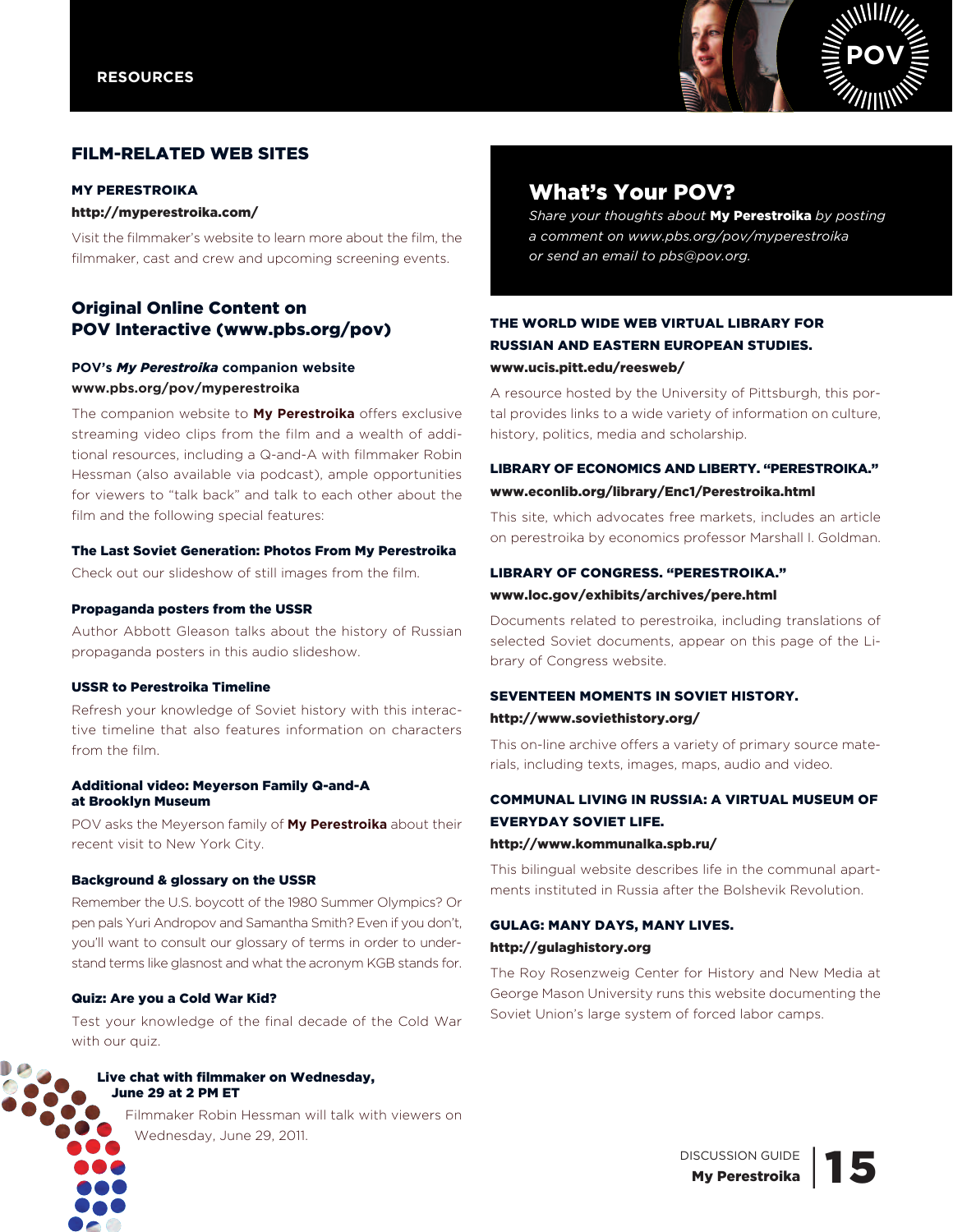

# THE HARVARD PROJECT On THE SOVIET SOCIAL SYSTEM OnLInE.

#### http://hcl.harvard.edu/collections/hpsss

The website for this project sponsored by Harvard University includes summary transcripts of 705 interviews with refugees who left the USSR during the early years of the cold War.

# COLD WAR InTERnATIOnAL HISTORY PROJECT.

#### http://www.wilsoncenter.org/index.cfm?topic\_id=1409& fuseaction=topics.home

This website provides information about the cold War and particularly aims to disseminate previously unavailable information.

#### MUSEUM OF POSTERS.

#### http://eng.plakaty.ru

This bilingual archive site features a large selection of posters that may be searched by creator or subject.

# **fiLm-reLated Books**

# *ArMAgeddon Averted: the Soviet CollAPSe,*

*1970-2000.* (NeW YORK: OxFORD UNIveRSItY PReSS, 2001)

Stephen Kotkin, director of Russian studies at Princeton University, considers why the soviet elite allowed the ussR to expire quietly rather than defending it militarily.

# *everything WAS Forever Until it WAS no More:*

*the lASt Soviet generAtion.* (PRINCetON, N.J.:

PRINCETON UNIVERSITY PRESS, 2006)

Alexei Yurchak examines the transition in Russia.

# *lenin'S toMb: the lASt dAyS oF the Soviet*

*eMPire.* (NeW YORK: RANDOm HOUSe, 1993)

David Remnick chronicles the end of the Soviet Union.

*MoSCoW SPring.* (NeW YORK: SUmmIt BOOKS, 1990)

Professors (and couple) William Taubman and Jane Taubman describe their experiences in Russia in 1988.

# *PereStroikA.* (NeW YORK: HARPeRCOLLINS, 1987)

Mikhail Gorbachev discusses his proposed reforms and the reasoning behind them.

### *reSUrreCtion: the StrUggle For A neW rUSSiA.*

(NeW YORK: vINtAGe, 1998)

David Remnick describes the new regime in Russia.

# *rUSSiA At the bArriCAdeS: eyeWitneSS ACCoUntS oF the AUgUSt 1991 CoUP.*

(ARmONK, N.Y.: m.e. SHARPe, 1994)

Victoria E. Bonnell, Ann Cooper and Gregory Freidin edited this collection of accounts of the 1991 coup.

# *rUSSiAn tAlk: CUltUre And ConverSAtion dUring PereStroikA.* (ItHACA: CORNeLL UNIveRSItY PReSS, 1997)

Anthropologist nancy Ries discusses Russian speech patterns and national identity.

# *StorieS oF the Soviet exPerienCe: MeMoirS,*

*diArieS, dreAMS.* (ItHACA: CORNeLL UNIveRSItY PReSS, 2009)

irina Paperno provides context for and analysis of first-person accounts of life in the Soviet Union.

# *UnCivil SoCiety: 1989 And the iMPloSion oF the CoMMUniSt eStAbliShMent.* (NeW YORK: mODeRN LIBRARY, 2009)

Princeton University professor Stephen Kotkin looks at the absence of a valid opposition movement in most of the soviet satellite states and the real reason behind the collapse of the USSR.

# *ZhivAgo'S Children: the lASt rUSSiAn intelligentSiA.* (CAmBRIDGe: HARvARD

UNIveRSItY PReSS, 2009).

Vladislav Zubok recalls the behavior of Russian intellectuals in the pre-glasnost era.